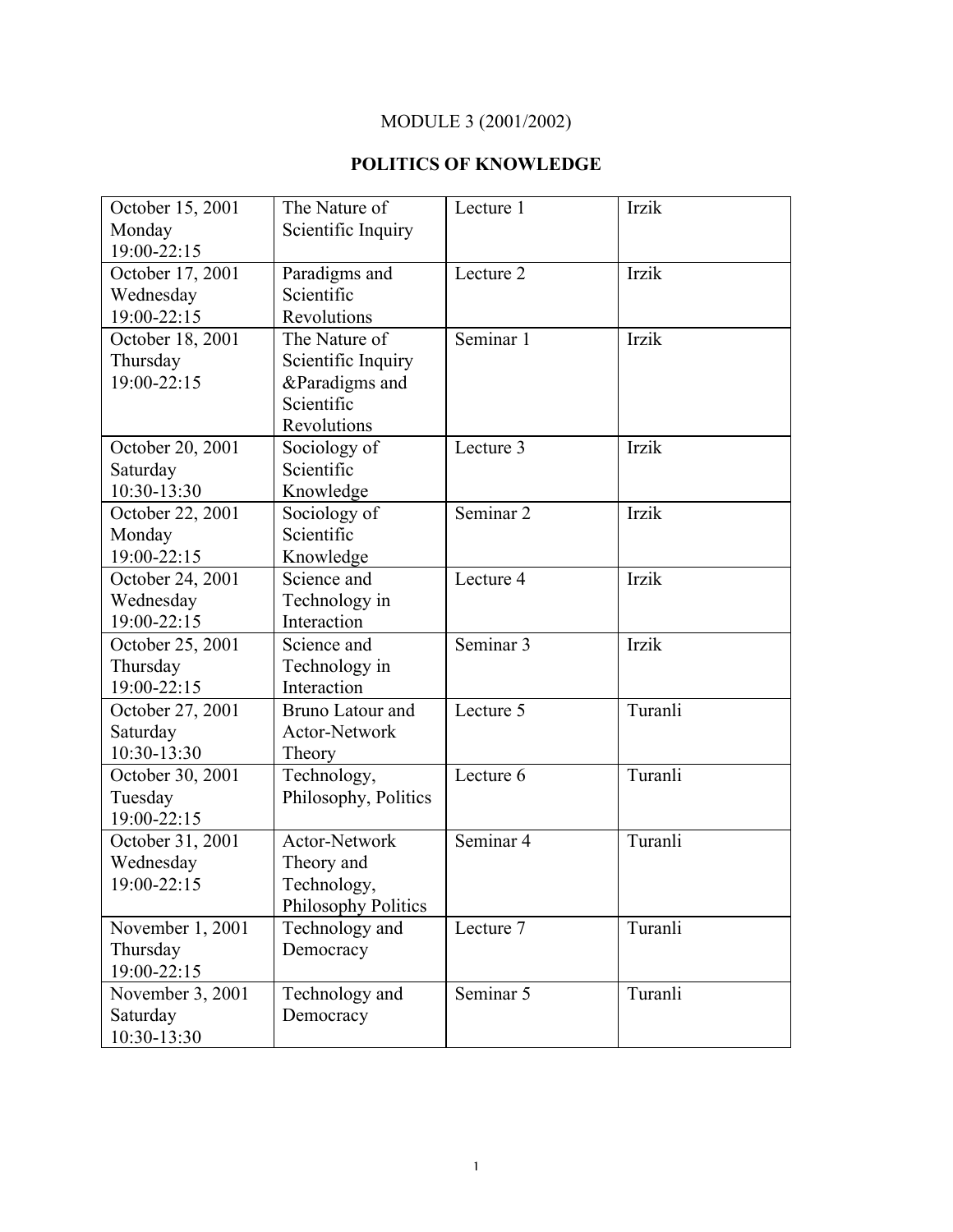## MODULE 3 (2001/2002)

## **POLITICS OF KNOWLEDGE**

### **THE AIM OF THE MODULE:**

The third module of the first semester concentrates on the several issues: the first part of the module consists of clarifying the concept of "scientific knowledge" by discussing the nature of scientific inquiry, scientific revolutions, and sociology of scientific knowledge. The second part of the module aims at showing the interaction between science and technology. Democratization of technology, the relationship between philosophy, sociology and technology are issues to be discussed.

### **THE ARGUMENT OF THE MODULE:**

Before getting into the discussion about the policies of science and technology, the concept of "scientific knowledge" is clarified. The first part includes the discussion about what science is, its relation to other systems of knowledge. How objective science is, is another question to be discussed. Can there be a pure observation language, or theory-neutral observation language is an illusory idea are some of the questions sociologists of science deal with. The relation between the concepts of "incommensurability," "relativism" and "progress is clarified by the discussion of the objectivity of science. Is science an autonomous discipline, or is it affected by political, social, cultural factors? The discussion about sociology of scientific knowledge deals with these questions.

Bruno Latour, French anthropologist and philosopher, contends that humans and nonhumans form a network, which he calls the collective. Actor-network theory presented by Latour within science studies is another topic to be dealt with.

The nature of technology is discussed by philosophers and sociologists of technology. Some say that technology is autonomous, some say that it has essence, some say that it is a social construction, some say that even technological devices have ethical connotations. In what ways these views are justified or unjustified are the topics to be discussed.

Democratization of technology is another important issue in a technological society. In what ways the will of the people is represented in technological culture is also a topic to be discussed.

#### **MODULE STRUCTURE:**

This module is made up of two parts:

1. Lectures to present central perspectives

2. Seminars given by students to discuss the literature about the central concepts of the module. Students are not required to read all the suggested literature. He/she may select one or two texts as a preparation for the seminar.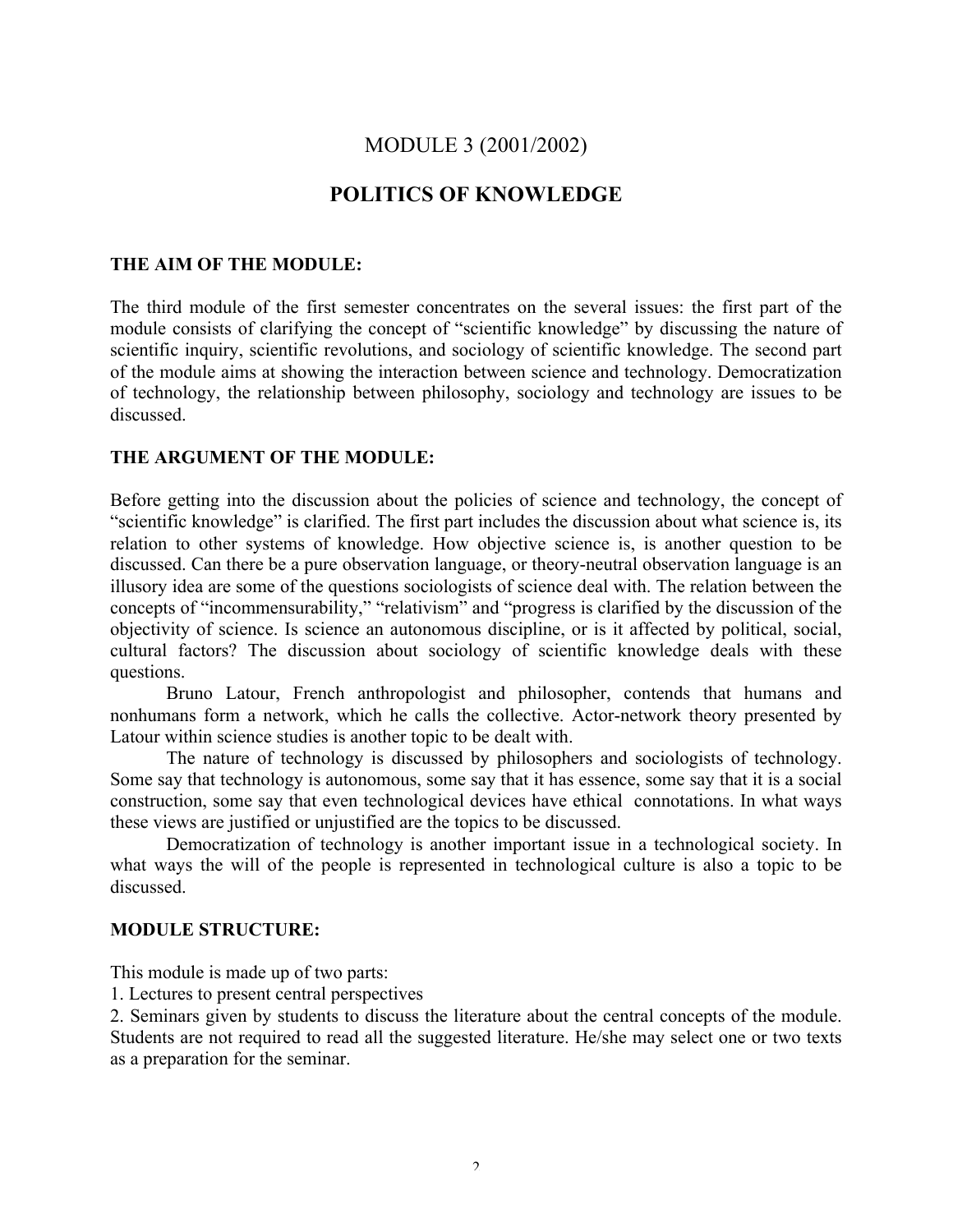## **ASSESSMENT:**

The student has to write a paper of approximately 5 pages (single space, font 12) on a topic related to the issues covered in the third module's lectures and submit it on Monday, the 5 of November, 2001.

The essay should meet all the specifications of a term paper, including a list of literature used in writing the essay. The paper should conform to the rules that can be found in the manual (Tez Yazim Kilavuzu) which can obtained from the Social Science Institute.

The essay will be evaluated regarding to the student's ability to structure and present his/her thoughts clearly.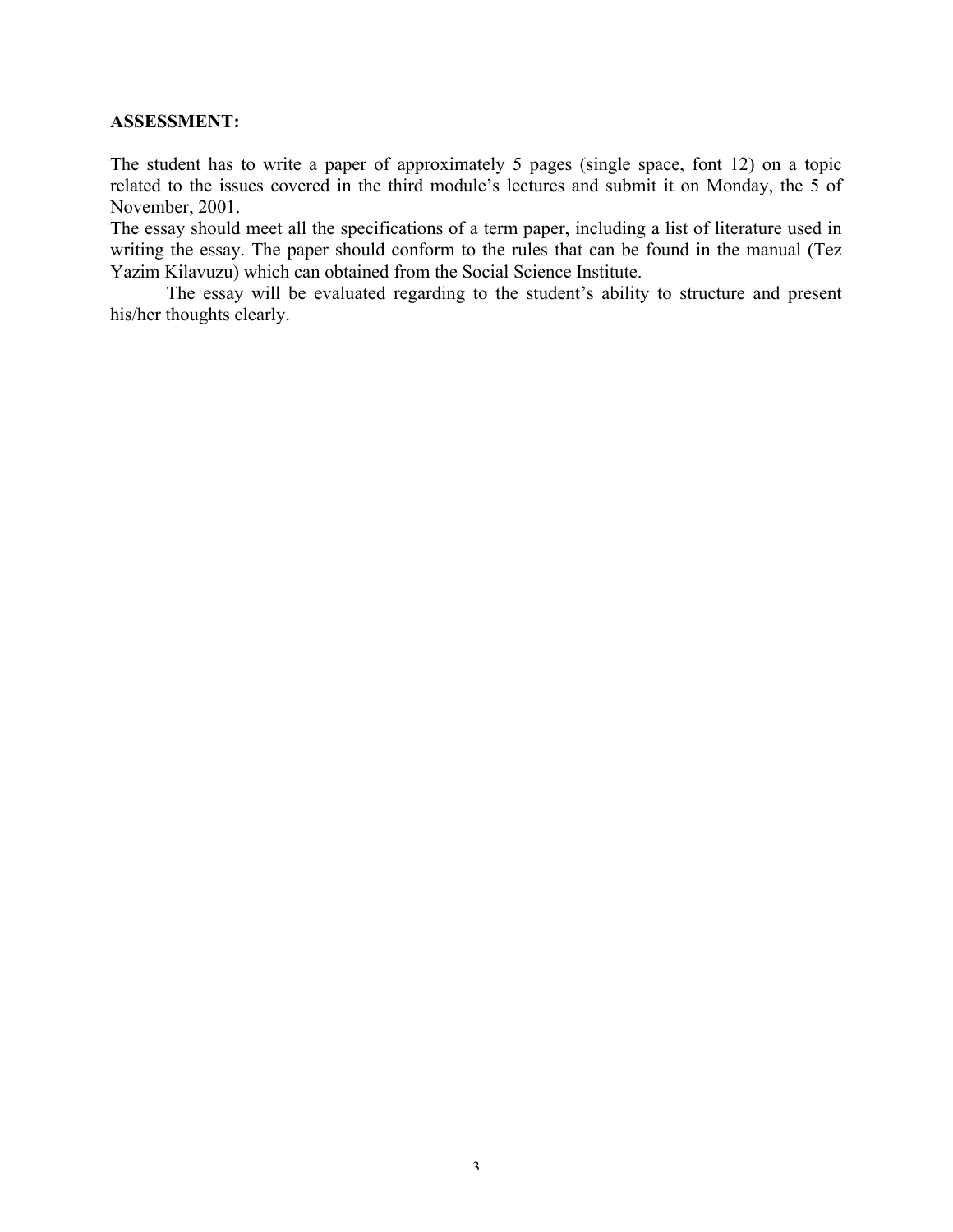### **THE NATURE OF SIENTIFIC INQUIRY**

In this lecture we discuss the nature of scientific inquiry. We begin by distinguishing between science as an institutional activity and science as an end product of this activity and focus on the latter. Issues to be discussed are the problem of demarcating science from non-science, the aims of science as opposed to the aims of scientists, scientific method, the structure of scientific theories, the nature of scientific explanation and knowledge.

### *Lecture Readings*:

- 1) R. Nola, "Science: Its Definition and Aims". Lecture Notes.
- 2) K. Popper, "The Problem of Demarcation", in *Popper Selections*, (ed). D. Miller, Princeton University Press, 1985, pp. 118-130.
- 3) C. G. Hempel, *Philosophy of Natural Science*, Prentice Hall, 1966, Chs. 1-4.

### *Seminar Readings:*

- 4) C. G. Hempel, *Philosophy of Natural Science*, Prentice Hall, 1966, Chs. 5-6.
- 5) K. Popper, *Conjectures and Refutations*, Harper and Row, 1968, pp. 215-235.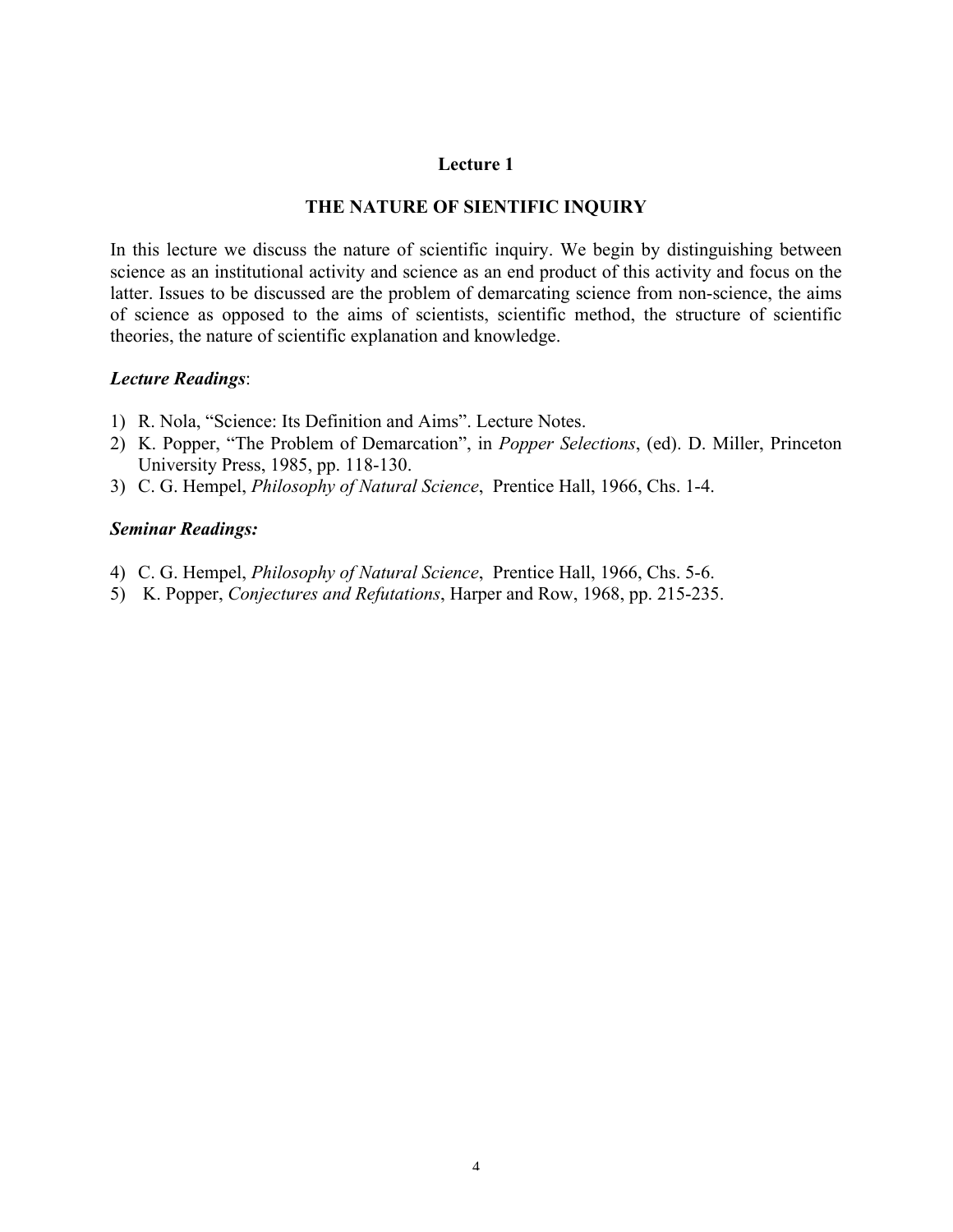## **PARADIGMS AND SCIENTIFIC REVOLUTIONS**

Taking its cue from history of science, Thomas Kuhn's *The Structure of Scientific Revolutions* presented a radical alternative to (a) the textbook image, (b) the logical empiricist image and (c) the Popperian-falsificationist image of science. Kuhn distinguished between normal and revolutionary science, and characterized scientific revolutions as paradigm shifts. In this lecture we discuss Kuhn's alternative account of science and scientific activity, with particular emphasis on different aspects of incommensurability, scientific progress and its impact on the sociology of science.

### *Lecture Readings:*

1) T. Kuhn, *The Structure of Scientific Revolutions,* 2nd (or 3rd ed.) The University of Chicago Press, 1970, Chs. 1, 3, 9, 10 and Postscript-1969.

2) G. Gutting, "Introduction", in *Paradigms and Revolutions*, University of Notre Dame Press, 1980, pp. 1-21.

### *Seminar Readings:*

1) T. Kuhn, *The Structure of Scientific Revolutions,* 2nd (or 3rd ed.) The University of Chicago Press, 1970, Ch. 12.

2) T. Kuhn, "Objectivity, Value Judgement and Theory Choice" in *The Essential Tension*, The University of Chicago Press, 1977, pp. 320-339.

3) H. Brown, *Perception, Theory and Commitment*, The University of Chicago Press, 1977, ch. 8.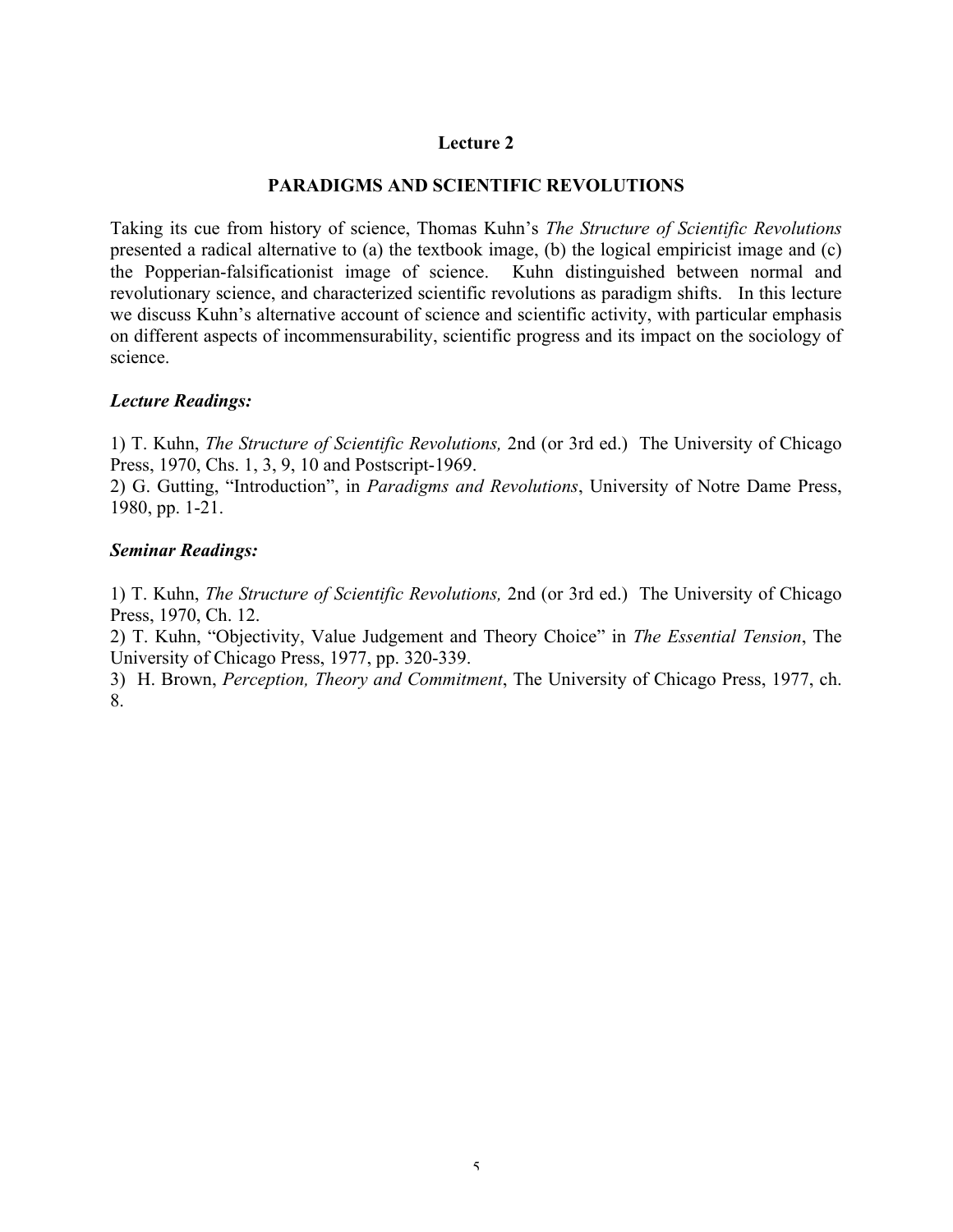## **SOCIOLOGY OF SCIENTIFIC KNOWLEDGE (SSK)**

Science can be studied by scientific means, in particular, by sociology, to the extent to which it is a collective and institutional activity. Science is done by scientists who form a community in Kuhn's sense, and sociology can certainly investigate the formation of scientific communities, the mechanisms by which a novice scientist is accepted into one, the norms of scientific conduct, the social and economic influences on scientific activity, and how research is funded. Can sociology study and explain the very content of science itself? "The Strong Program" in SSK developed by the Edinburgh school claims that it can. We will critically examine the claims of the Strong Program and the case studies that are presented as its paradigmatic applications.

## *Lecture Readings:*

R. Merton, *The Sociology of Science*, The University of Chicago Press, 1973, chs. 7, 10. D. Bloor, *Knowledge and Social Imagery*, 2<sup>nd</sup>. Ed. The University of Chicago Press, 1991, ch. 1.

## *Seminar Readings:*

D. Bloor, *Knowledge and Social Imagery*, 2<sup>nd</sup>. Ed. The University of Chicago Press, 1991, ch. 4. R. Merton, *The Sociology of Science*, The University of Chicago Press, 1973, chs. 13-15.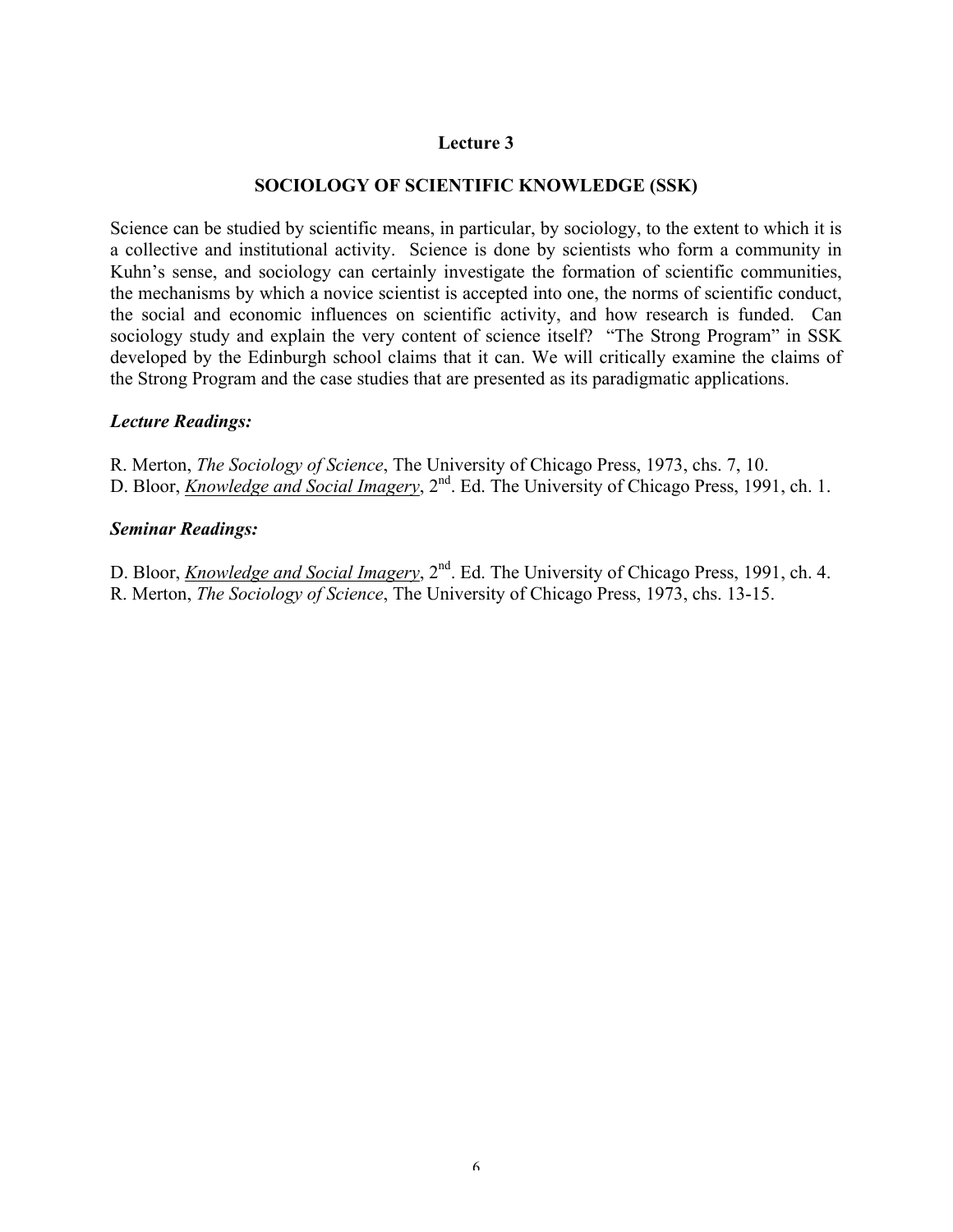## **SCIENCE AND TECHNOLOGY IN INTERACTION: A HISTORICAL OVERVIEW**

While technology is usually considered to be applied science, the relationship between science and technology is more intricate and complex than that. A historical look reveals that until the mid-19<sup>th</sup> century, science and technology have gone their separate ways without much serious interaction between the two. It is only in the twentieth century the two merge, with science becoming "Big Science" or perhaps, equivalently, "Big Business".

## *Lecture Readings:*

J.E McClellan III and H. Dorn, *Science and Technology in World History*. The Johns Hopkins University Press, 1999, "Introduction" (pp. 1-2) and Part IV (pp. 275-369).

## *Seminar Readings:*

M. F. Perutz, "Friend or Foe of Mankind", in *I Wish I'd Made You Angry Earlier*, Oxford University Press, 1998, pp. 3-16.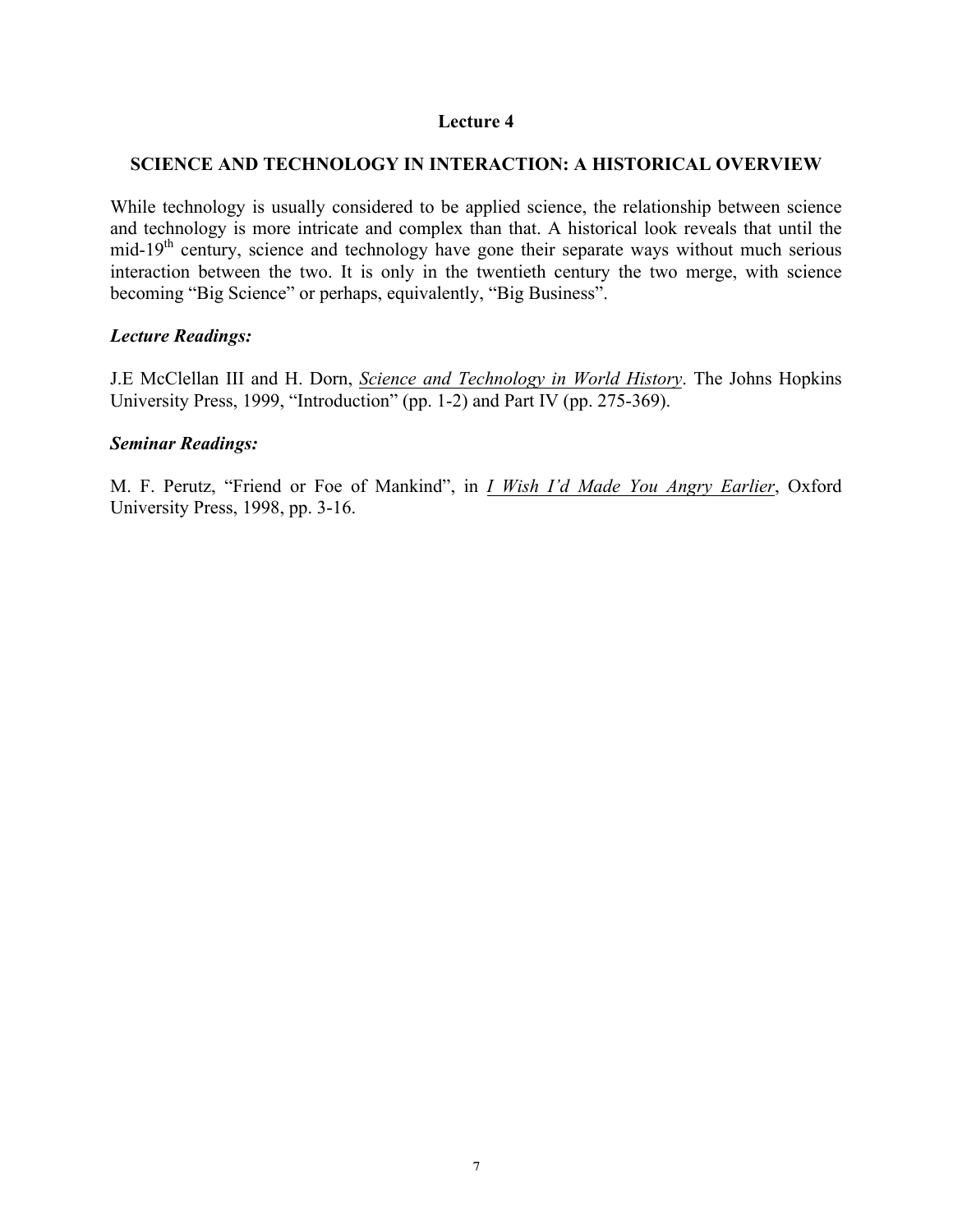#### **BRUNO LATOUR AND ACTOR-NETWORK THEORY**

Bruno Latour is one of the most important defenders of science studies approach. He teaches at the Center for the Study of Innovation at the School of Mines, France.

For Latour, science studies is more realistic account of science because it deals with science in the making, and grounding it firmly in laboratory sites, experiments, and groups of colleagues. Rather than talking about objectivity and objects, Latour chooses to talk about *nonhumans* that are socialized through the laboratory and with which scientists and engineers begin to interchange properties. Pasteur makes his microbes while the microbes make their Pasteur, while humans are shaping nonhumans, nonhumans, in return shape humans. They are forming constantly changing collectives.

Instead of offering the standard view's distinctions between a reality "out there," a mind "in there," and a mob "down there" Latour offers us the "collective." This collective includes a hybrid world made up of people, stars, electrons, nuclear plants, and markets, and it is our duty to turn it into either a "lawless mess" or an "ordered whole," a cosmos; *cosmopolitics*. Realism of science studies lies in the fact that it considers the human character of scientific practice, its lively history, its many connections with the rest of the collective.

#### *Lecture Readings:*

(1) Latour, Bruno. *Pandora's Hope*. Cambridge MA: Harvard University Press. 1999. Chapter I and II.

#### *Seminar Readings:*

(2) Latour, Bruno. *Science in Action:How to Follow Engineers and Scientists Through Society*. Cambridge MA: Harvard University Press. 1987 Introduction and Appendix I and II.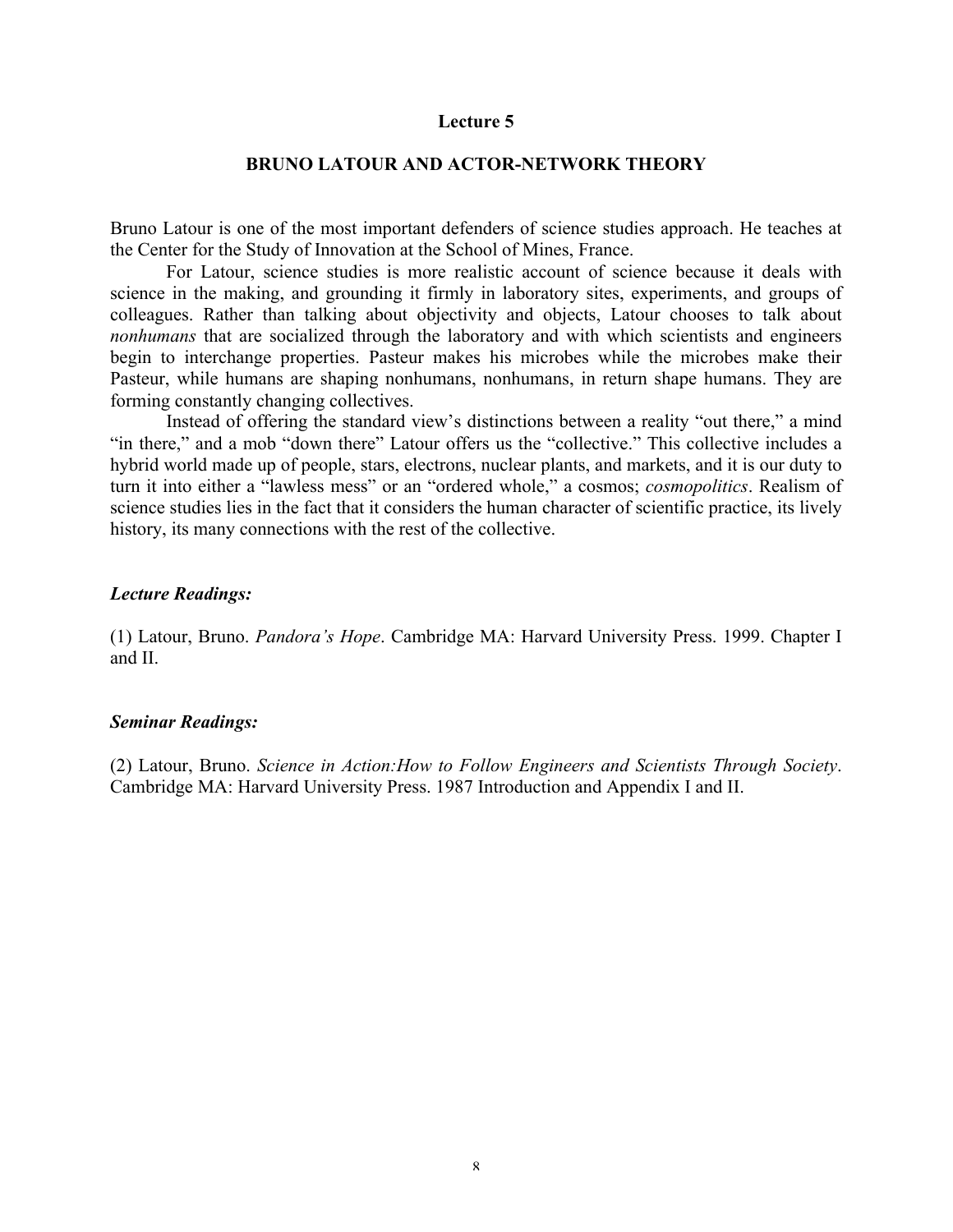## **TECHNOLOGY, PHILOSOPHY, POLITICS**

Is technology autonomous? Is there an essence of technology? Or, talking about the essence of technology is nonsense? Philosophers do not agree on these issues. Progressive thinkers say that technology is autonomous and it determines the superstructural institutions, while social constructivists reject this view. Are we to see the social and technical domains as being separate, or are we to say that they are undeniably intertwined. We will discuss these issues during this **lecture** 

#### *Lecture Readings:*

(1) Feenberg, Andrew. "Technology, Philosophy, Politics" in *Questioning Technology*. New York: Routledge. 1999. Chapter 1.

### *Seminar Readings:*

(2) Habermas, Jurgen. "Technology and Science as Ideology" in *Toward a Rational Society*. Oxford: Polity Press. 1987.

(3) Pippin, Robert. "On the Notion of Technology as Ideology" in *Technology and the Politics of Knowledge*. Bloomington: Indiana University Press. 1995.

(4) Wartofsky, Marx. "Technology, Power, and Truth" in *Democracy in a Technological Society*. Dordrect: Kluwer Academic Publishers. 1992.